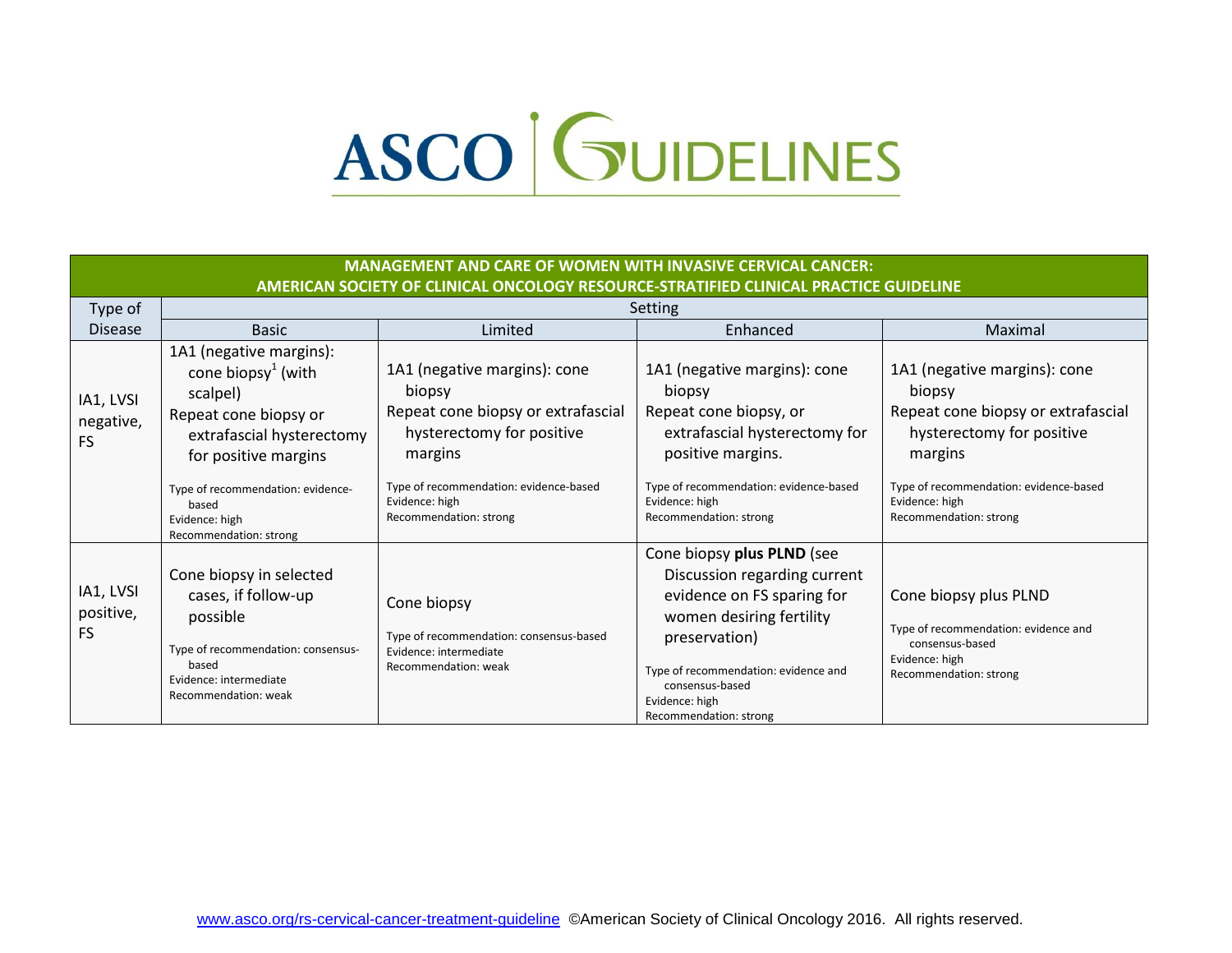|                                | <b>MANAGEMENT AND CARE OF WOMEN WITH INVASIVE CERVICAL CANCER:</b>                                                                                                                                                                                                                      |                                                                                                                                                                                                                                                                                                                                                                |                                                                                                                                                                                                                                                                                                             |                                                                                                                                                                                                                                                                                                                                          |
|--------------------------------|-----------------------------------------------------------------------------------------------------------------------------------------------------------------------------------------------------------------------------------------------------------------------------------------|----------------------------------------------------------------------------------------------------------------------------------------------------------------------------------------------------------------------------------------------------------------------------------------------------------------------------------------------------------------|-------------------------------------------------------------------------------------------------------------------------------------------------------------------------------------------------------------------------------------------------------------------------------------------------------------|------------------------------------------------------------------------------------------------------------------------------------------------------------------------------------------------------------------------------------------------------------------------------------------------------------------------------------------|
|                                |                                                                                                                                                                                                                                                                                         | AMERICAN SOCIETY OF CLINICAL ONCOLOGY RESOURCE-STRATIFIED CLINICAL PRACTICE GUIDELINE                                                                                                                                                                                                                                                                          |                                                                                                                                                                                                                                                                                                             |                                                                                                                                                                                                                                                                                                                                          |
| Type of                        |                                                                                                                                                                                                                                                                                         |                                                                                                                                                                                                                                                                                                                                                                | Setting                                                                                                                                                                                                                                                                                                     |                                                                                                                                                                                                                                                                                                                                          |
| <b>Disease</b>                 | <b>Basic</b>                                                                                                                                                                                                                                                                            | Limited                                                                                                                                                                                                                                                                                                                                                        | Enhanced                                                                                                                                                                                                                                                                                                    | Maximal                                                                                                                                                                                                                                                                                                                                  |
|                                |                                                                                                                                                                                                                                                                                         |                                                                                                                                                                                                                                                                                                                                                                | OR radical trachelectomy plus<br>pelvic LND                                                                                                                                                                                                                                                                 | OR radical trachelectomy plus<br>PLND (may offer ± SLN)                                                                                                                                                                                                                                                                                  |
|                                |                                                                                                                                                                                                                                                                                         |                                                                                                                                                                                                                                                                                                                                                                | Type of recommendation: evidence and<br>consensus-based<br>Evidence: intermediate<br>Recommendation: moderate                                                                                                                                                                                               | Type of recommendation: evidence and<br>consensus-based<br>Evidence: intermediate<br>Recommendation: moderate                                                                                                                                                                                                                            |
| IA1, non-<br>FS (no<br>LVSI)   | Cone biopsy (if follow-up<br>possible) OR extrafascial<br>hysterectomy, <sup>2</sup> then<br>observe after initial cone<br>biopsy, repeat cone, or<br>extrafascial hysterectomy<br>if margins are positive<br>Type of recommendation: evidence<br>and consensus-based<br>Evidence: high | Cone biopsy (if follow-up<br>possible); observe (after cone<br>biopsy) <sup>3</sup> OR extrafascial<br>hysterectomy <sup>2</sup> (extrafascial<br>hysterectomy OR modified<br>radical hysterectomy plus<br><b>PLND</b> OR if positive margins<br>repeat conization <sup>4</sup> )<br>Type of recommendation: evidence and<br>consensus-based<br>Evidence: high | Cone biopsy <sup>3</sup> OR extrafascial<br>hysterectomy <sup>2</sup> (extrafascial<br>hysterectomy OR modified<br>radical hysterectomy plus<br>pelvic LND OR if positive<br>margins repeat conization <sup>4</sup> )<br>Type of recommendation: evidence-based<br>Evidence: high<br>Recommendation: strong | Cone biopsy <sup>3</sup> OR extrafascial<br>hysterectomy <sup>2</sup> (extrafascial<br>hysterectomy OR modified<br>radical hysterectomy plus pelvic<br>LN sampling if positive margins<br>[may offer ± SLN] OR repeat<br>conization <sup>4</sup> )<br>Type of recommendation: evidence-based<br>Evidence: high<br>Recommendation: strong |
|                                | Recommendation: strong                                                                                                                                                                                                                                                                  | Recommendation: strong<br>Stage IA1 (with LVSI) and stage                                                                                                                                                                                                                                                                                                      | Stage IA1 (with LVSI) and stage<br>IA2: modified radical<br>hysterectomy (when positive<br>margins on repeat cone) plus                                                                                                                                                                                     | Stage IA1 (with LVSI) and stage IA2:<br>modified radical hysterectomy<br>plus pelvic LND ± para-aortic                                                                                                                                                                                                                                   |
| IA1, non-<br>FS (with<br>LVSI) | As above<br>Type of recommendation: consensus-<br>based<br>Evidence: low<br>Recommendation: weak                                                                                                                                                                                        | IA2: modified radical<br>hysterectomy<br>Type of recommendation: consensus-based<br>Evidence: low<br>Recommendation: weak                                                                                                                                                                                                                                      | <b>PLND ± PANB (pelvic</b><br>irradiation plus<br>brachytherapy [with LVSI] if<br>patient is not eligible for<br>surgery)<br>Type of recommendation: evidence-based<br>Evidence: intermediate<br>Recommendation: moderate                                                                                   | (may offer ± SLN OR pelvic<br>irradiation plus brachytherapy [if<br>patient is not eligible for<br>surgery])<br>Type of recommendation: evidence-based<br>Evidence: intermediate<br>Recommendation: moderate                                                                                                                             |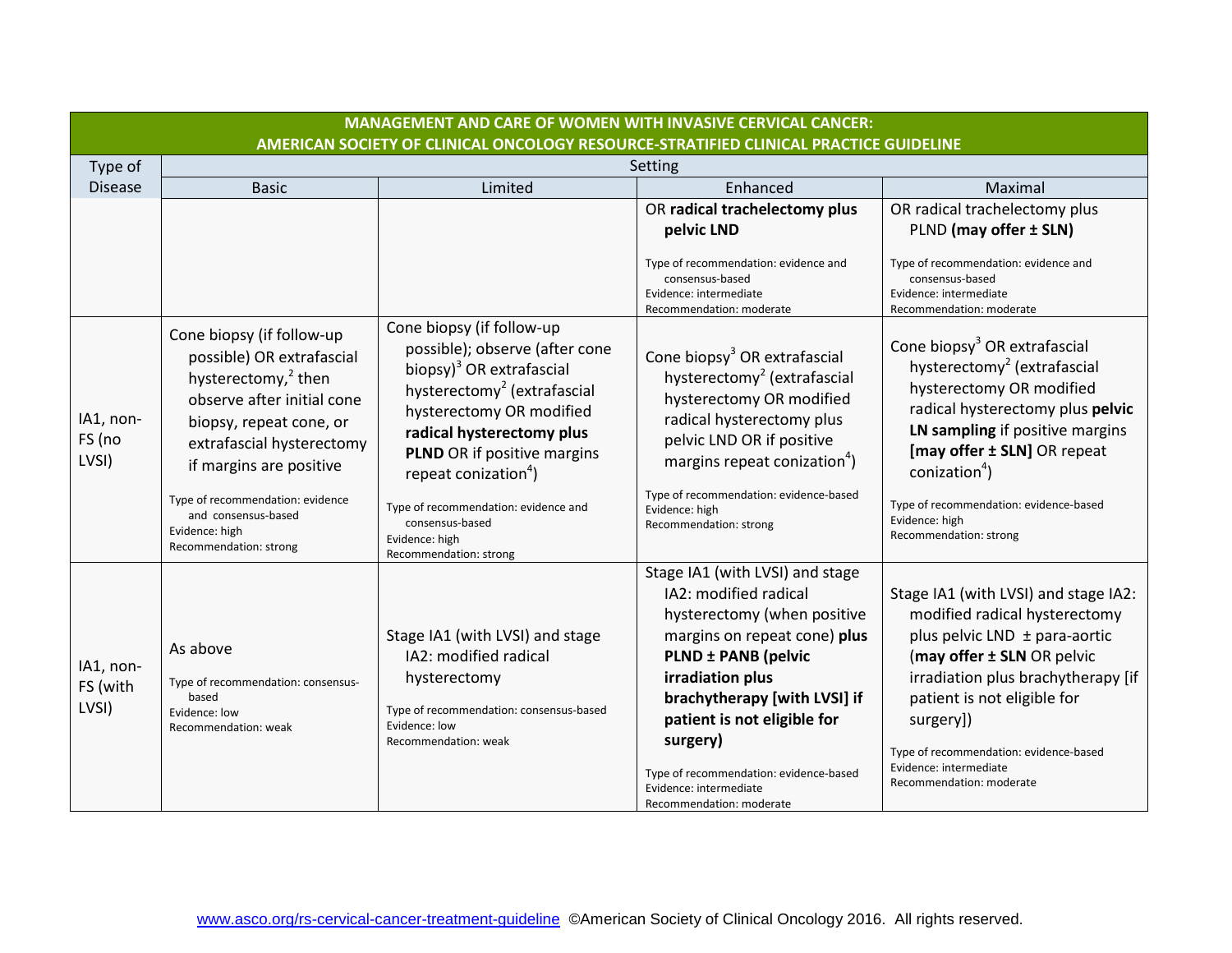| <b>MANAGEMENT AND CARE OF WOMEN WITH INVASIVE CERVICAL CANCER:</b> |                                                                                                                                                                                          |                                                                                                                                                        |                                                                                                                                                                                                                        |                                                                                                                                                                                                                         |  |
|--------------------------------------------------------------------|------------------------------------------------------------------------------------------------------------------------------------------------------------------------------------------|--------------------------------------------------------------------------------------------------------------------------------------------------------|------------------------------------------------------------------------------------------------------------------------------------------------------------------------------------------------------------------------|-------------------------------------------------------------------------------------------------------------------------------------------------------------------------------------------------------------------------|--|
|                                                                    | AMERICAN SOCIETY OF CLINICAL ONCOLOGY RESOURCE-STRATIFIED CLINICAL PRACTICE GUIDELINE                                                                                                    |                                                                                                                                                        |                                                                                                                                                                                                                        |                                                                                                                                                                                                                         |  |
| Type of                                                            | Setting                                                                                                                                                                                  |                                                                                                                                                        |                                                                                                                                                                                                                        |                                                                                                                                                                                                                         |  |
| <b>Disease</b>                                                     | <b>Basic</b>                                                                                                                                                                             | Limited                                                                                                                                                | Enhanced                                                                                                                                                                                                               | Maximal                                                                                                                                                                                                                 |  |
|                                                                    |                                                                                                                                                                                          |                                                                                                                                                        | Cone biopsy plus PLND ± para-<br>aortic LN sampling <sup>3</sup>                                                                                                                                                       | Cone biopsy plus pelvic LND ± para-<br>aortic LN sampling <sup>3</sup>                                                                                                                                                  |  |
|                                                                    | Cone biopsy (if follow-up<br>possible)                                                                                                                                                   | Cone biopsy (if follow-up possible)                                                                                                                    | Type of recommendation: evidence-based<br>Evidence: low<br>Recommendation: weak                                                                                                                                        | Type of recommendation: evidence-based<br>Evidence: low<br>Recommendation: weak                                                                                                                                         |  |
| IA2 FS                                                             | Type of recommendation: consensus-<br>based<br>Evidence: low                                                                                                                             | Type of recommendation: consensus-based<br>Evidence: low<br>Recommendation: weak                                                                       | <b>Radical trachelectomy plus</b><br><b>PLND</b>                                                                                                                                                                       | Radical trachelectomy plus PLND                                                                                                                                                                                         |  |
|                                                                    | Recommendation: weak                                                                                                                                                                     |                                                                                                                                                        | Type of recommendation: evidence-based<br>Evidence: intermediate<br>Recommendation: moderate                                                                                                                           | Type of recommendation: evidence-based<br>Evidence: intermediate<br>Recommendation: moderate                                                                                                                            |  |
|                                                                    | Cone biopsy (if follow-up<br>possible) or extrafascial<br>hysterectomy<br>$(non-FS)$<br>Type of recommendation: evidence<br>and consensus-based<br>Evidence: low<br>Recommendation: weak | Cone biopsy plus PLND ± para-<br>aortic LN sampling <sup>3</sup><br>Type of recommendation: evidence-based<br>Evidence: low<br>Recommendation: weak    | Cone biopsy plus PLND ± para-<br>aortic LN sampling <sup>3</sup><br>Type of recommendation: evidence-based<br>Evidence: low<br>Recommendation: weak                                                                    | See above                                                                                                                                                                                                               |  |
| IA2, non-<br><b>FS</b>                                             | Extrafascial hysterectomy<br>Type of recommendation: evidence-<br>based<br>Evidence: low                                                                                                 | <b>Modified radical hysterectomy</b><br>plus PLND ± para-aortic LN<br>sampling $4$<br>Type of recommendation: evidence-based<br>Evidence: intermediate | Modified radical hysterectomy<br>plus PLND ± para-aortic LN<br>sampling <sup>4</sup><br>Type of recommendation: evidence-based<br>Evidence: intermediate<br>Recommendation: moderate<br>OR pelvic RT and brachytherapy | Modified radical hysterectomy plus<br>PLND $\pm$ para-aortic LN sampling <sup>4</sup><br>Type of recommendation: evidence-based<br>Evidence: intermediate<br>Recommendation: moderate<br>OR pelvic RT and brachytherapy |  |
|                                                                    | Recommendation: weak                                                                                                                                                                     | Recommendation: moderate                                                                                                                               | Type of recommendation: evidence-based<br>Evidence: intermediate<br>Recommendation: moderate                                                                                                                           | Type of recommendation: evidence-based<br>Evidence: intermediate<br>Recommendation: moderate                                                                                                                            |  |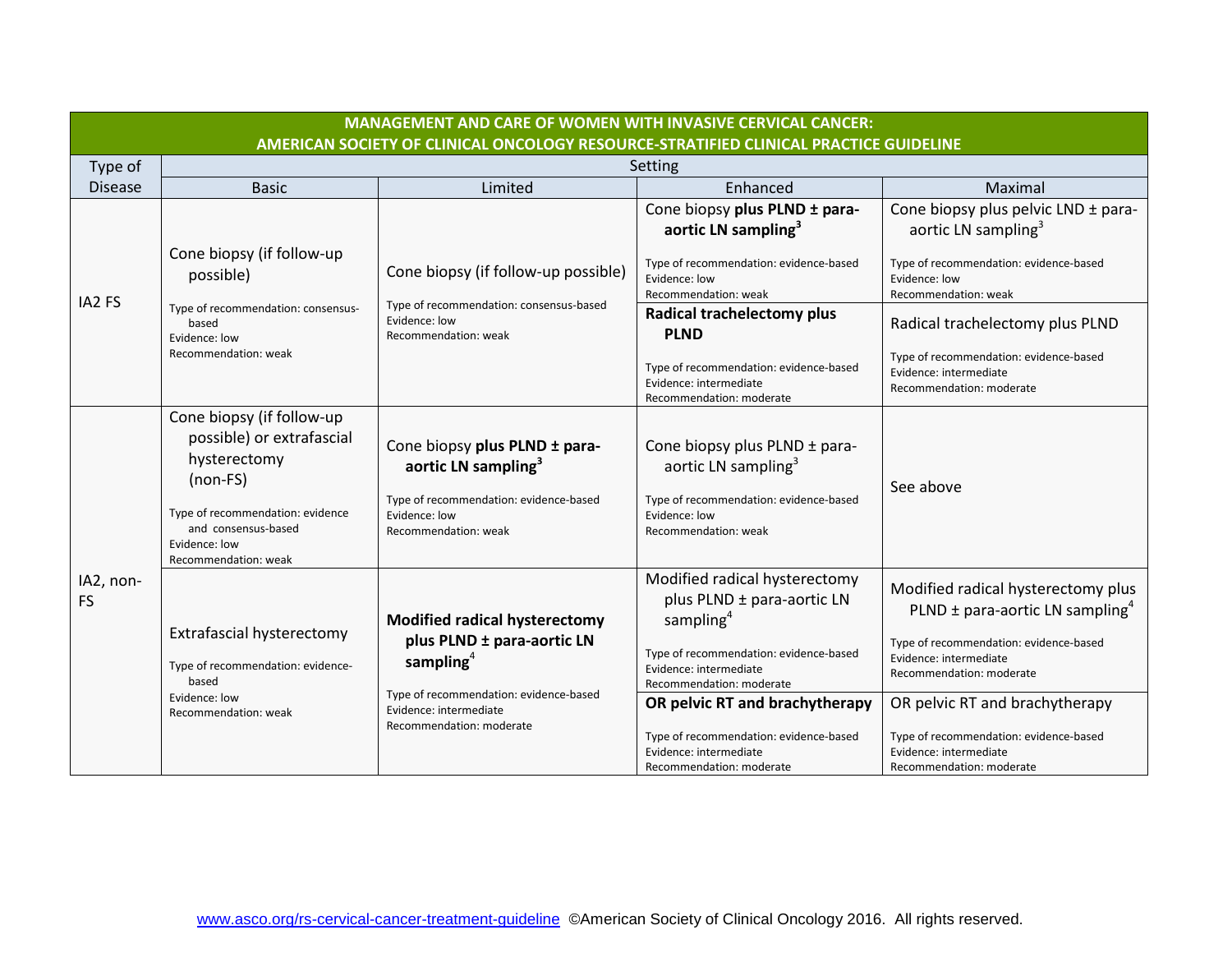|                        | <b>MANAGEMENT AND CARE OF WOMEN WITH INVASIVE CERVICAL CANCER:</b><br>AMERICAN SOCIETY OF CLINICAL ONCOLOGY RESOURCE-STRATIFIED CLINICAL PRACTICE GUIDELINE |                                                                                                                                                                                                                                                                                                  |                                                                                                                                                                                                                                                                                                        |                                                                                                                                                                 |  |  |
|------------------------|-------------------------------------------------------------------------------------------------------------------------------------------------------------|--------------------------------------------------------------------------------------------------------------------------------------------------------------------------------------------------------------------------------------------------------------------------------------------------|--------------------------------------------------------------------------------------------------------------------------------------------------------------------------------------------------------------------------------------------------------------------------------------------------------|-----------------------------------------------------------------------------------------------------------------------------------------------------------------|--|--|
| Type of                |                                                                                                                                                             | Setting                                                                                                                                                                                                                                                                                          |                                                                                                                                                                                                                                                                                                        |                                                                                                                                                                 |  |  |
| <b>Disease</b>         | <b>Basic</b>                                                                                                                                                | Limited                                                                                                                                                                                                                                                                                          | Enhanced                                                                                                                                                                                                                                                                                               | Maximal                                                                                                                                                         |  |  |
| IB1, FS                | No recommendation                                                                                                                                           | No recommendation                                                                                                                                                                                                                                                                                | <b>Radical trachelectomy plus</b><br><b>PLND</b> (if adding<br>trachelectomy $> 2$ cm)<br>Adjuvant therapy may be<br>needed for patients with<br>tumors $> 2$ cm with risk<br>factors<br>Type of recommendation: evidence and<br>consensus-based<br>Evidence: intermediate<br>Recommendation: moderate | Radical trachelectomy plus pelvic<br>LN sampling; may offer SLN<br>Type of recommendation: evidence-based<br>Evidence: intermediate<br>Recommendation: moderate |  |  |
| IB1, Non-<br><b>FS</b> | Extrafascial hysterectomy<br>Type of recommendation: consensus-<br>based Evidence: insufficient<br>Recommendation: weak                                     | Radical hysterectomy plus PLND<br>or radical hysterectomy (see<br>Note) with adjuvant RT or RT<br>with concurrent low-dose<br>chemotherapy (concurrent<br>chemoRT), if needed<br>Type of recommendation: evidence and<br>consensus-based<br>Evidence: high<br>Recommendation: moderate to strong | Radical hysterectomy plus pelvic<br><b>LND</b><br>Type of recommendation: evidence-based<br>Evidence: high<br>Recommendation: strong                                                                                                                                                                   | Radical hysterectomy plus PLND;<br>may offer SLN<br>Type of recommendation: evidence-based<br>Evidence: high (SLN option, low)<br>Recommendation: strong (weak) |  |  |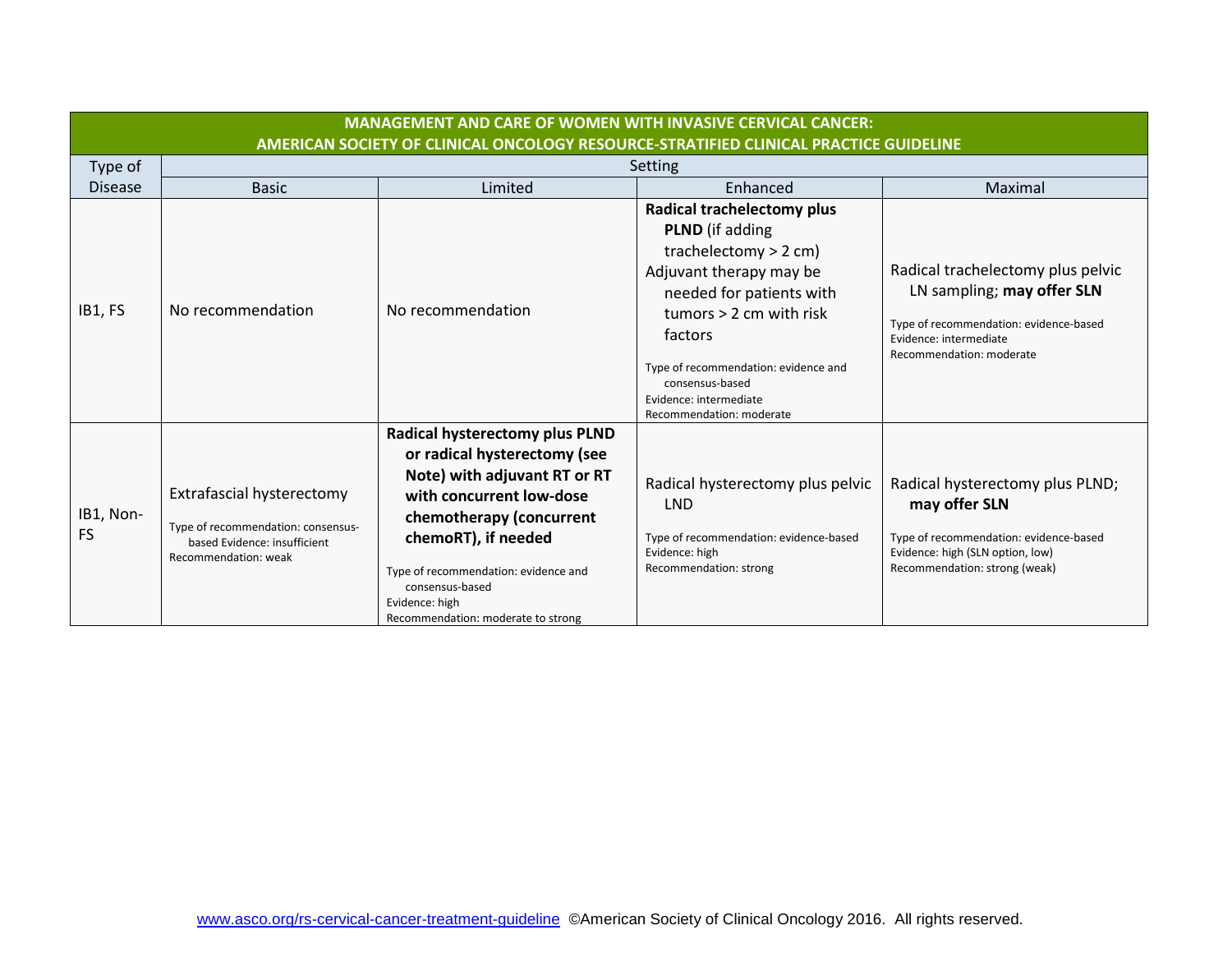|                                                                                       |                                                                                                                                                       | <b>MANAGEMENT AND CARE OF WOMEN WITH INVASIVE CERVICAL CANCER:</b>                                                                                                                                                                                                                                                                                                                                                                                                                                                                                                                                                                                                  |                                                                                                                                                                                  |                                                                                                                                                                                |  |
|---------------------------------------------------------------------------------------|-------------------------------------------------------------------------------------------------------------------------------------------------------|---------------------------------------------------------------------------------------------------------------------------------------------------------------------------------------------------------------------------------------------------------------------------------------------------------------------------------------------------------------------------------------------------------------------------------------------------------------------------------------------------------------------------------------------------------------------------------------------------------------------------------------------------------------------|----------------------------------------------------------------------------------------------------------------------------------------------------------------------------------|--------------------------------------------------------------------------------------------------------------------------------------------------------------------------------|--|
| AMERICAN SOCIETY OF CLINICAL ONCOLOGY RESOURCE-STRATIFIED CLINICAL PRACTICE GUIDELINE |                                                                                                                                                       |                                                                                                                                                                                                                                                                                                                                                                                                                                                                                                                                                                                                                                                                     |                                                                                                                                                                                  |                                                                                                                                                                                |  |
| Type of                                                                               | <b>Setting</b>                                                                                                                                        |                                                                                                                                                                                                                                                                                                                                                                                                                                                                                                                                                                                                                                                                     |                                                                                                                                                                                  |                                                                                                                                                                                |  |
| <b>Disease</b>                                                                        | <b>Basic</b>                                                                                                                                          | Limited                                                                                                                                                                                                                                                                                                                                                                                                                                                                                                                                                                                                                                                             | Enhanced                                                                                                                                                                         | Maximal                                                                                                                                                                        |  |
|                                                                                       | NACT if available, then<br>extrafascial hysterectomy<br>Type of recommendation: consensus-<br>based<br>Evidence: insufficient<br>Recommendation: weak | <b>ChemoRT or RT followed by</b><br>extrafascial or radical<br>hysterectomy (see Note) ±<br>PLND ± PANB $5$<br>If no RT is available but<br>chemotherapy is available,<br>NACT may be used to shrink<br>the tumor to make it<br>removable by surgery<br>(extrafascial or modified<br>radical hysterectomy [see<br>Note] $\pm$ PLND $\pm$ PANB <sup>5</sup> )<br>If the patient's tumor does not<br>shrink and is not resectable<br>with negative margins,<br>palliative measures, including<br>best supportive care, $\pm$<br>chemotherapy should be<br>offered<br>Type of recommendation: evidence and<br>consensus-based<br>Evidence: low<br>Recommendation: weak | Pelvic RT plus brachytherapy<br>plus concurrent low-dose<br>platinum-based<br>chemotherapy<br>Type of recommendation: evidence-based<br>Evidence: high<br>Recommendation: strong | Pelvic RT plus brachytherapy plus<br>concurrent low-dose platinum-<br>based chemotherapy<br>Type of recommendation: evidence-based<br>Evidence: high<br>Recommendation: strong |  |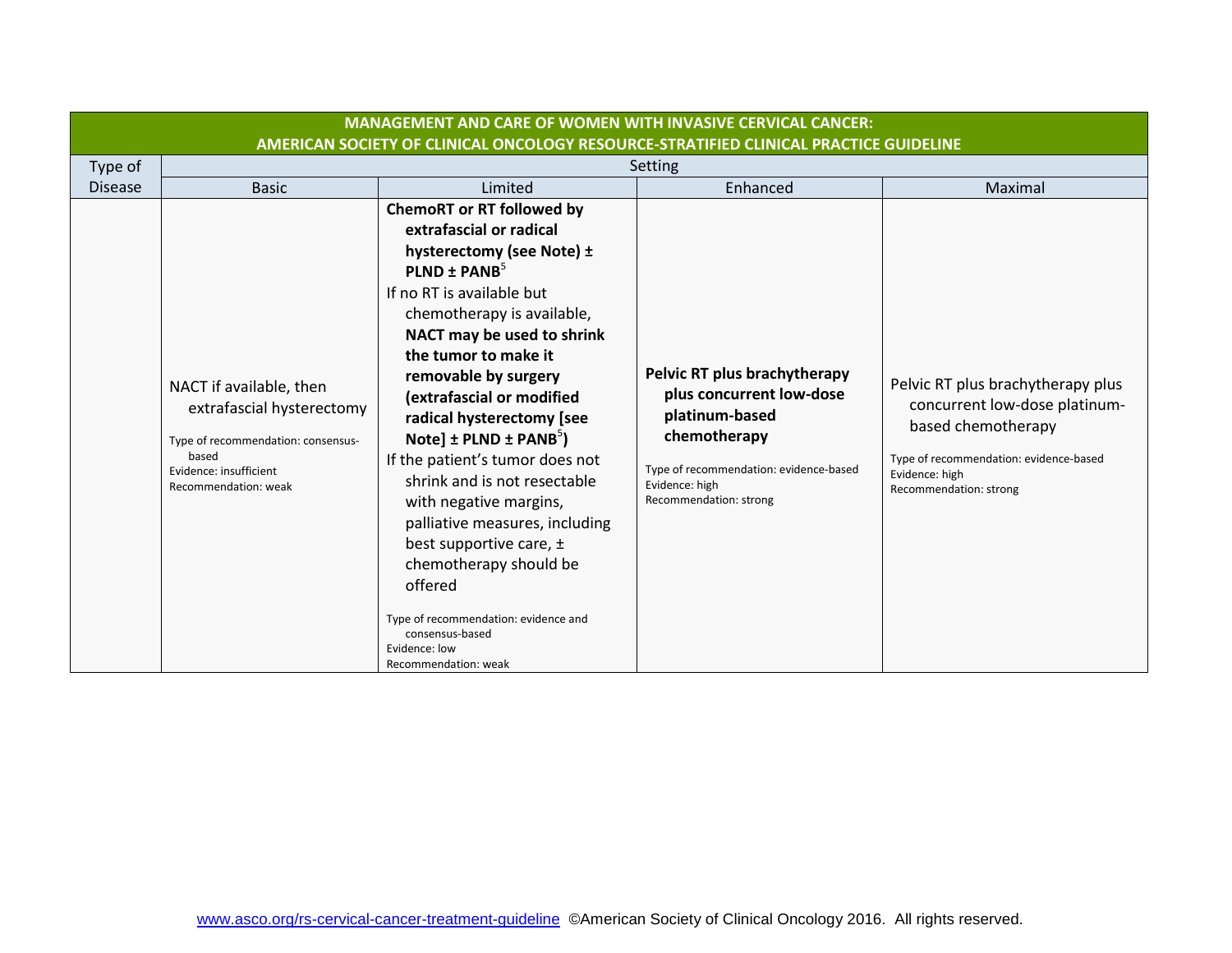|                             | <b>MANAGEMENT AND CARE OF WOMEN WITH INVASIVE CERVICAL CANCER:</b>                                                                                                                                                                                                                                                                                      |                                                                                                                                                                                                                                                                                                                                             |                                                                                                                                                                                   |                                                                                                                                                                               |  |  |
|-----------------------------|---------------------------------------------------------------------------------------------------------------------------------------------------------------------------------------------------------------------------------------------------------------------------------------------------------------------------------------------------------|---------------------------------------------------------------------------------------------------------------------------------------------------------------------------------------------------------------------------------------------------------------------------------------------------------------------------------------------|-----------------------------------------------------------------------------------------------------------------------------------------------------------------------------------|-------------------------------------------------------------------------------------------------------------------------------------------------------------------------------|--|--|
|                             | AMERICAN SOCIETY OF CLINICAL ONCOLOGY RESOURCE-STRATIFIED CLINICAL PRACTICE GUIDELINE                                                                                                                                                                                                                                                                   |                                                                                                                                                                                                                                                                                                                                             |                                                                                                                                                                                   |                                                                                                                                                                               |  |  |
| Type of                     | Setting                                                                                                                                                                                                                                                                                                                                                 |                                                                                                                                                                                                                                                                                                                                             |                                                                                                                                                                                   |                                                                                                                                                                               |  |  |
| <b>Disease</b>              | <b>Basic</b>                                                                                                                                                                                                                                                                                                                                            | Limited                                                                                                                                                                                                                                                                                                                                     | Enhanced                                                                                                                                                                          | Maximal                                                                                                                                                                       |  |  |
| <b>Note</b>                 |                                                                                                                                                                                                                                                                                                                                                         | Wherever radical hysterectomy<br>with concurrent chemoRT listed<br>as a surgical option above,<br>extrafascial hysterectomy is<br>recommended if there is<br>residual disease after RT or<br>chemoRT with a boost of 68 Gy<br>or initial tumor > 6 cm.<br>Radical hysterectomy may be<br>used following RT or chemoRT<br>to a dose of 50 Gy |                                                                                                                                                                                   |                                                                                                                                                                               |  |  |
| IB2 and<br>IIA <sub>2</sub> | If chemotherapy is available,<br>use NACT followed by<br>extrafascial<br>hysterectomy; if<br>chemotherapy is not<br>available, extrafascial<br>hysterectomy<br>(modification as deemed<br>necessary) may be<br>performed if the surgical<br>capacity is present<br>Type of recommendation: consensus-<br>based<br>Evidence: low<br>Recommendation: weak | If chemotherapy is available, NACT<br>followed by radical<br>hysterectomy (see Note) plus<br>PLND ± para-aortic LN<br>sampling may be an option <sup>4,6</sup><br>Type of recommendation: evidence-based<br>Evidence: intermediate<br>Recommendation: moderate                                                                              | Pelvic RT plus concurrent low-<br>dose platinum-based<br>chemotherapy plus<br>brachytherapy<br>Type of recommendation: evidence-based<br>Evidence: high<br>Recommendation: strong | Pelvic RT plus concurrent low-dose<br>platinum-based chemotherapy<br>plus brachytherapy<br>Type of recommendation: evidence-based<br>Evidence: high<br>Recommendation: strong |  |  |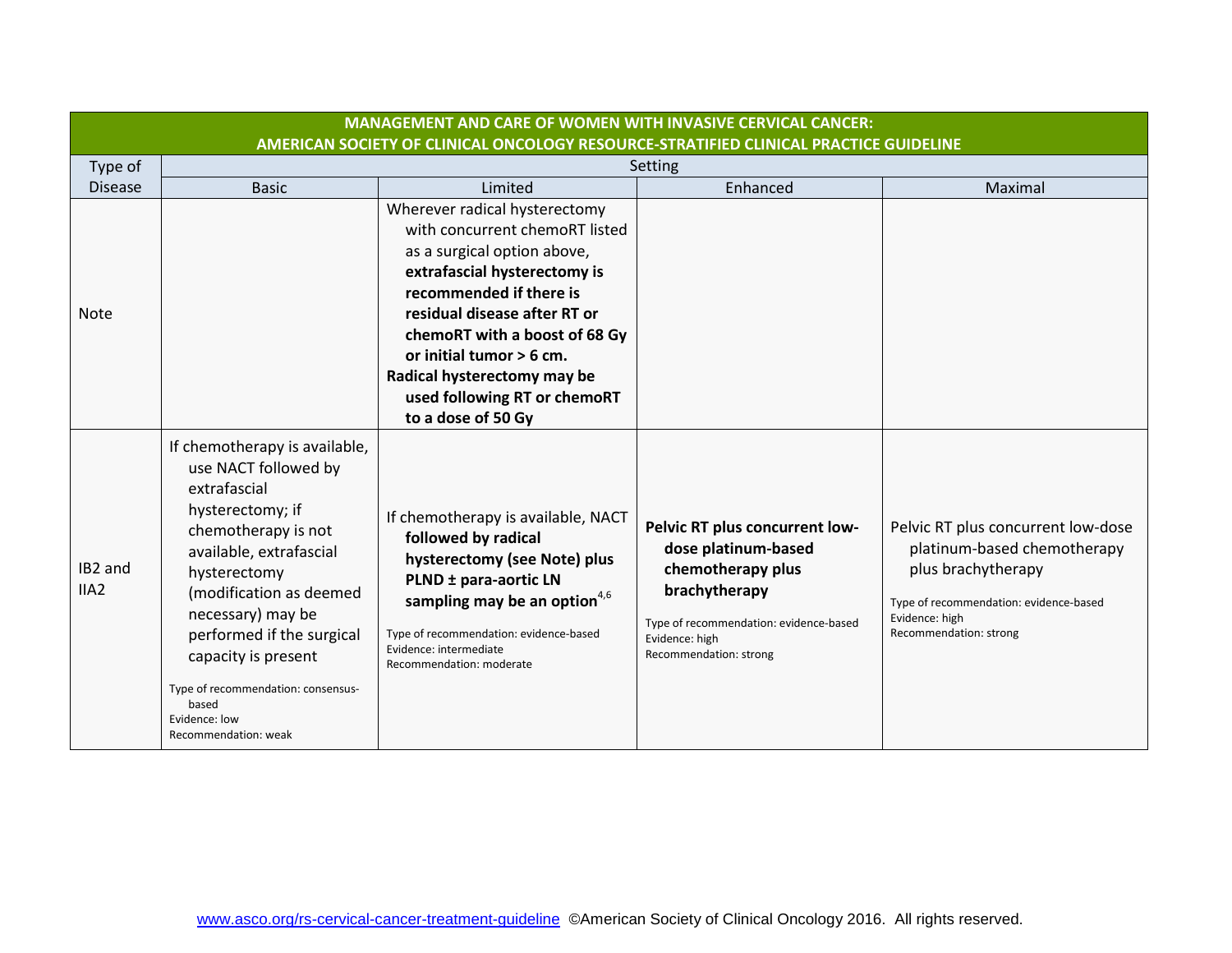|                |                                                                                       | <b>MANAGEMENT AND CARE OF WOMEN WITH INVASIVE CERVICAL CANCER:</b>                                                                                                                                                                                                                                                                                                                                                                                                                                                                                                                                                                                                                                                                                                                                                                                      |                                                                                                                                                                                                                                                                                                                                |                                                                                                                                                                                                                                                                                                                            |  |  |
|----------------|---------------------------------------------------------------------------------------|---------------------------------------------------------------------------------------------------------------------------------------------------------------------------------------------------------------------------------------------------------------------------------------------------------------------------------------------------------------------------------------------------------------------------------------------------------------------------------------------------------------------------------------------------------------------------------------------------------------------------------------------------------------------------------------------------------------------------------------------------------------------------------------------------------------------------------------------------------|--------------------------------------------------------------------------------------------------------------------------------------------------------------------------------------------------------------------------------------------------------------------------------------------------------------------------------|----------------------------------------------------------------------------------------------------------------------------------------------------------------------------------------------------------------------------------------------------------------------------------------------------------------------------|--|--|
|                | AMERICAN SOCIETY OF CLINICAL ONCOLOGY RESOURCE-STRATIFIED CLINICAL PRACTICE GUIDELINE |                                                                                                                                                                                                                                                                                                                                                                                                                                                                                                                                                                                                                                                                                                                                                                                                                                                         |                                                                                                                                                                                                                                                                                                                                |                                                                                                                                                                                                                                                                                                                            |  |  |
| Type of        |                                                                                       |                                                                                                                                                                                                                                                                                                                                                                                                                                                                                                                                                                                                                                                                                                                                                                                                                                                         | Setting                                                                                                                                                                                                                                                                                                                        |                                                                                                                                                                                                                                                                                                                            |  |  |
| <b>Disease</b> | <b>Basic</b>                                                                          | Limited                                                                                                                                                                                                                                                                                                                                                                                                                                                                                                                                                                                                                                                                                                                                                                                                                                                 | Enhanced                                                                                                                                                                                                                                                                                                                       | Maximal                                                                                                                                                                                                                                                                                                                    |  |  |
|                |                                                                                       | If EBRT is available, but not<br>brachytherapy, then chemoRT<br>followed by extrafascial<br>hysterectomy or RT (if<br>chemotherapy not available)<br>followed by extrafascial<br>hysterectomy (see Note)<br>Type of recommendation: consensus-based<br>Evidence: low<br>Recommendation: weak<br>OR if no EBRT is available, then<br>brachytherapy and concurrent<br>low-dose platinum-based<br>chemotherapy followed by<br>radical hysterectomy (see<br>$\textsf{Note}\$ <sup>6</sup><br>When brachytherapy is not<br>available, extrafascial or<br>radical hysterectomy is<br>recommended only when<br>there is persistent central<br>pelvic disease and selective<br>lymphadenectomy or LN<br>biopsy for suspicious lesions<br>Type of recommendation: evidence and<br>consensus-based<br>Evidence: low/intermediate<br>Recommendation: weak/moderate | Pelvic RT plus concurrent low-<br>dose platinum-based<br>chemotherapy plus<br>brachytherapy plus adjuvant<br>hysterectomy; adjuvant<br>hysterectomy is not<br>recommended except if<br>evidence of presence of<br>residual disease<br>Type of recommendation: evidence-based<br>Evidence: intermediate<br>Recommendation: weak | Pelvic RT plus concurrent low-dose<br>platinum-based chemotherapy<br>plus brachytherapy plus<br>adjuvant hysterectomy; adjuvant<br>hysterectomy is not<br>recommended except if<br>evidence of presence of residual<br>disease<br>Type of recommendation: evidence-based<br>Evidence: intermediate<br>Recommendation: weak |  |  |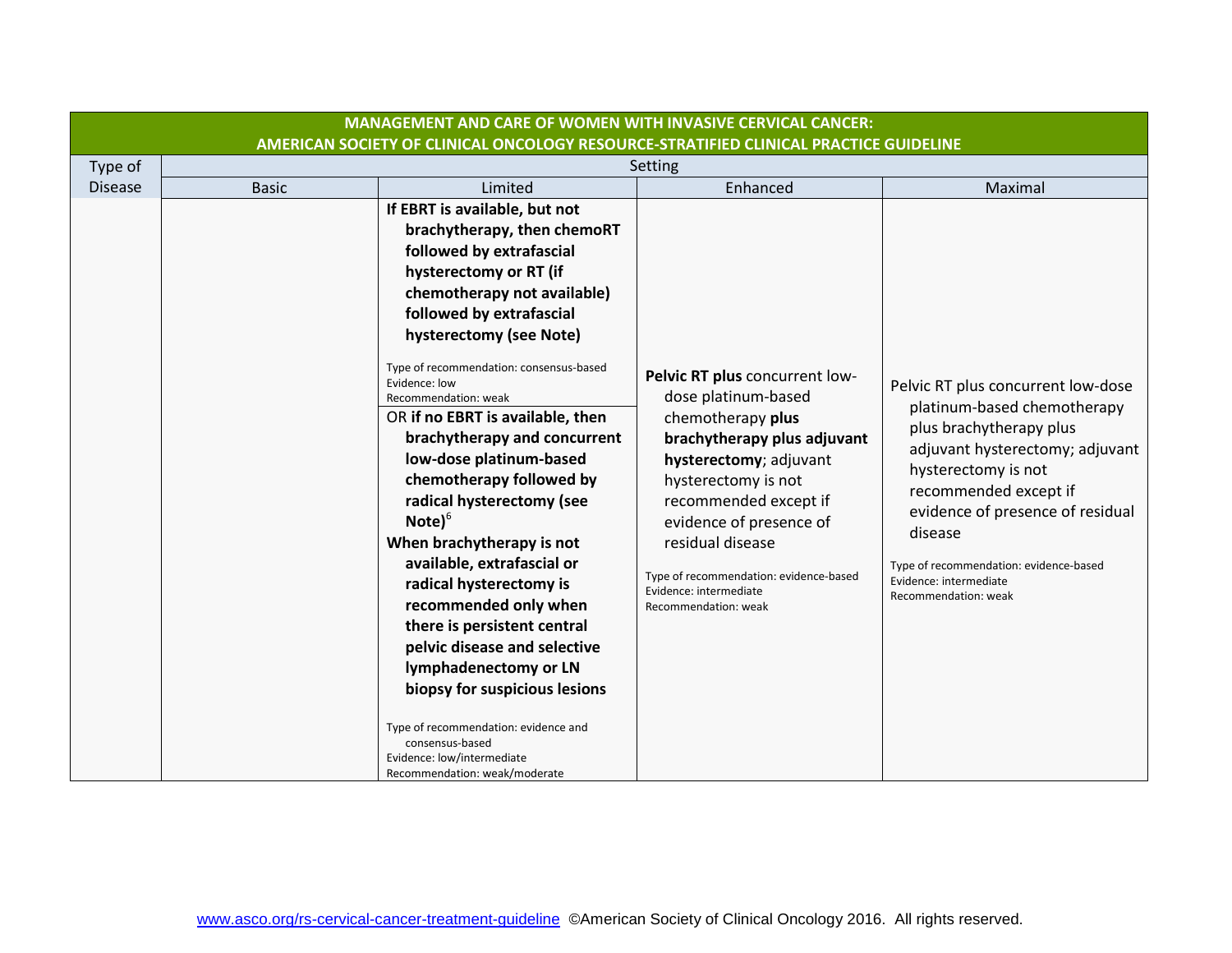|                | <b>MANAGEMENT AND CARE OF WOMEN WITH INVASIVE CERVICAL CANCER:</b><br>AMERICAN SOCIETY OF CLINICAL ONCOLOGY RESOURCE-STRATIFIED CLINICAL PRACTICE GUIDELINE |                                                                                                                                                |                                                                                                                                                                                                                   |                                                                                                                                                                                                                                                                                                                                               |  |
|----------------|-------------------------------------------------------------------------------------------------------------------------------------------------------------|------------------------------------------------------------------------------------------------------------------------------------------------|-------------------------------------------------------------------------------------------------------------------------------------------------------------------------------------------------------------------|-----------------------------------------------------------------------------------------------------------------------------------------------------------------------------------------------------------------------------------------------------------------------------------------------------------------------------------------------|--|
| Type of        |                                                                                                                                                             |                                                                                                                                                | Setting                                                                                                                                                                                                           |                                                                                                                                                                                                                                                                                                                                               |  |
| <b>Disease</b> | <b>Basic</b>                                                                                                                                                | Limited                                                                                                                                        | Enhanced                                                                                                                                                                                                          | Maximal                                                                                                                                                                                                                                                                                                                                       |  |
|                |                                                                                                                                                             | Radical hysterectomy plus PLND ±<br>para-aortic LN sampling<br>Type of recommendation: evidence-based<br>Evidence: low<br>Recommendation: weak | Radical hysterectomy plus pelvic<br>$LND \pm para-aortic LND$<br>sampling <sup>3</sup> and adjuvant RT or<br>chemoRT if needed<br>Type of recommendation: evidence-based<br>Evidence: low<br>Recommendation: weak | Radical hysterectomy plus pelvic<br>LND $\pm$ para-aortic LN sampling<br>and adjuvant RT or chemoRT if<br>needed (plus $RT \pm$ concurrent<br>low-dose platinum-based<br>chemotherapy after<br>hysterectomy if risk factors) <sup>3</sup><br>Type of recommendation: evidence and<br>consensus-based<br>Evidence: low<br>Recommendation: weak |  |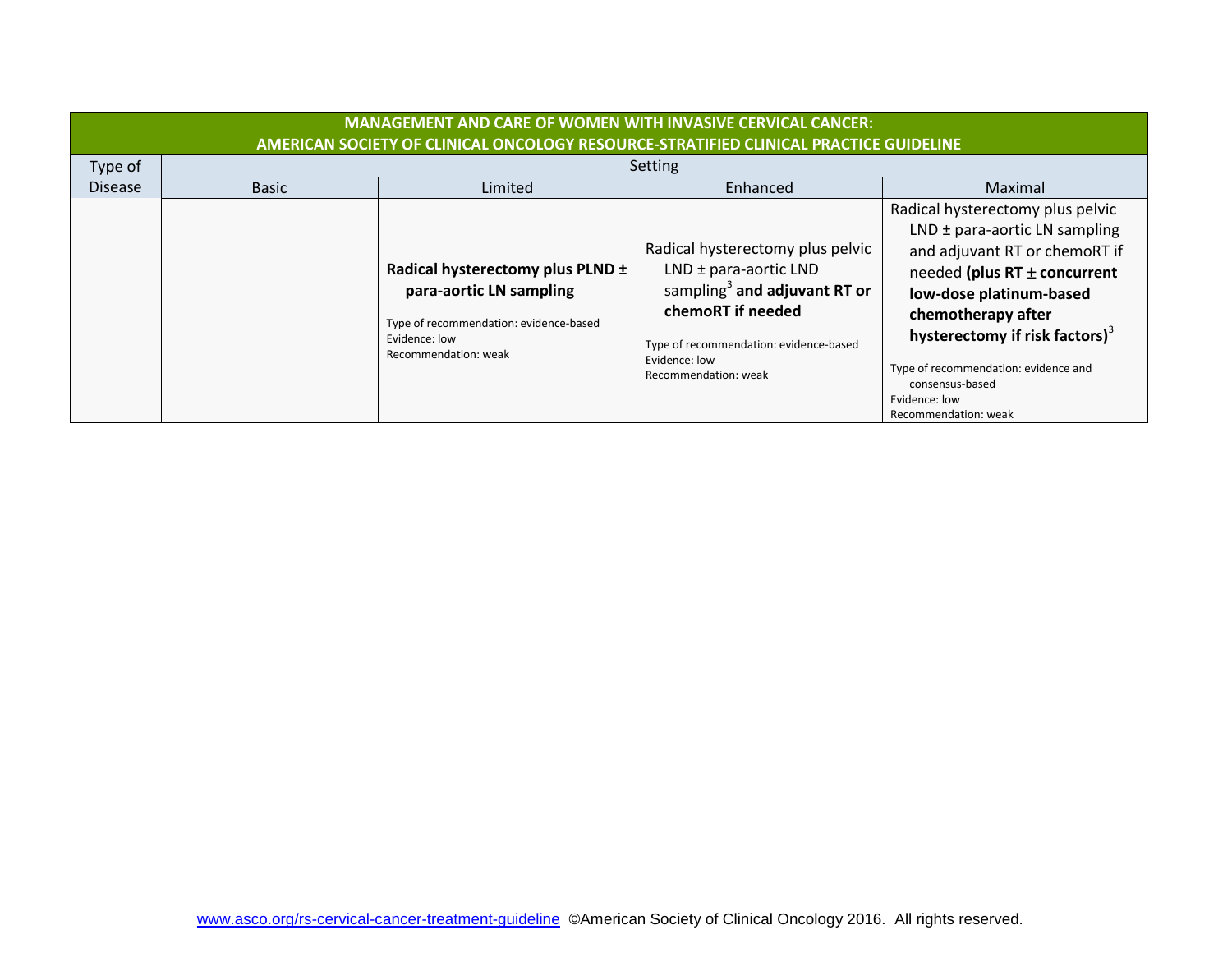| AMERICAN SOCIETY OF CLINICAL ONCOLOGY RESOURCE-STRATIFIED CLINICAL PRACTICE GUIDELINE<br>Type of<br>Setting<br><b>Disease</b><br>Limited<br>Enhanced<br><b>Basic</b><br>Maximal<br>With risk factors on pathology<br>specimen: adjuvant RT $\pm$<br>chemotherapy after<br>hysterectomy<br>Adjuvant RT (intermediate risk)<br>or with concurrent low-dose<br>platinum-based chemotherapy<br>With risk factors on pathology<br>(high risk) in a referral center<br>With risk factors on pathology<br>With risk factors on<br>specimen: adjuvant RT $\pm$<br>Wherever radical hysterectomy<br>specimen: adjuvant RT $\pm$<br>pathology specimen:<br>concurrent low-dose<br>with concurrent chemoRT listed<br>adjuvant chemotherapy<br>platinum-based<br>as a surgical option above,<br>based chemotherapy after<br>after hysterectomy<br><b>Note</b><br>chemotherapy after<br>extrafascial hysterectomy is<br>hysterectomy<br>hysterectomy<br>recommended if there is<br>Type of recommendation: evidence<br>and consensus-based<br>residual disease after RT or<br>Type of recommendation: evidence-based<br>Type of recommendation: evidence-based<br>Evidence: insufficient<br>Evidence: intermediate<br>chemoRT with a boost of 68 Gy<br>Evidence: intermediate<br>Recommendation: weak<br>Recommendation: moderate<br>Recommendation: moderate<br>or initial tumor > 6 cm. | <b>MANAGEMENT AND CARE OF WOMEN WITH INVASIVE CERVICAL CANCER:</b> |                             |  |                               |  |  |
|------------------------------------------------------------------------------------------------------------------------------------------------------------------------------------------------------------------------------------------------------------------------------------------------------------------------------------------------------------------------------------------------------------------------------------------------------------------------------------------------------------------------------------------------------------------------------------------------------------------------------------------------------------------------------------------------------------------------------------------------------------------------------------------------------------------------------------------------------------------------------------------------------------------------------------------------------------------------------------------------------------------------------------------------------------------------------------------------------------------------------------------------------------------------------------------------------------------------------------------------------------------------------------------------------------------------------------------------------------------------------|--------------------------------------------------------------------|-----------------------------|--|-------------------------------|--|--|
|                                                                                                                                                                                                                                                                                                                                                                                                                                                                                                                                                                                                                                                                                                                                                                                                                                                                                                                                                                                                                                                                                                                                                                                                                                                                                                                                                                              |                                                                    |                             |  |                               |  |  |
|                                                                                                                                                                                                                                                                                                                                                                                                                                                                                                                                                                                                                                                                                                                                                                                                                                                                                                                                                                                                                                                                                                                                                                                                                                                                                                                                                                              |                                                                    |                             |  |                               |  |  |
|                                                                                                                                                                                                                                                                                                                                                                                                                                                                                                                                                                                                                                                                                                                                                                                                                                                                                                                                                                                                                                                                                                                                                                                                                                                                                                                                                                              |                                                                    |                             |  |                               |  |  |
| used following RT or chemoRT<br>to a dose of 50 Gy<br>Type of recommendation: evidence and<br>consensus-based<br>Evidence: low<br>Recommendation: weak<br>IIA1<br>See IB1<br>See IB1<br>See IB1                                                                                                                                                                                                                                                                                                                                                                                                                                                                                                                                                                                                                                                                                                                                                                                                                                                                                                                                                                                                                                                                                                                                                                              |                                                                    | Radical hysterectomy may be |  | concurrent low-dose platinum- |  |  |
| See IB1<br>IIA <sub>2</sub><br>See IB2<br>See IB2<br>See IB2<br>See IB2                                                                                                                                                                                                                                                                                                                                                                                                                                                                                                                                                                                                                                                                                                                                                                                                                                                                                                                                                                                                                                                                                                                                                                                                                                                                                                      |                                                                    |                             |  |                               |  |  |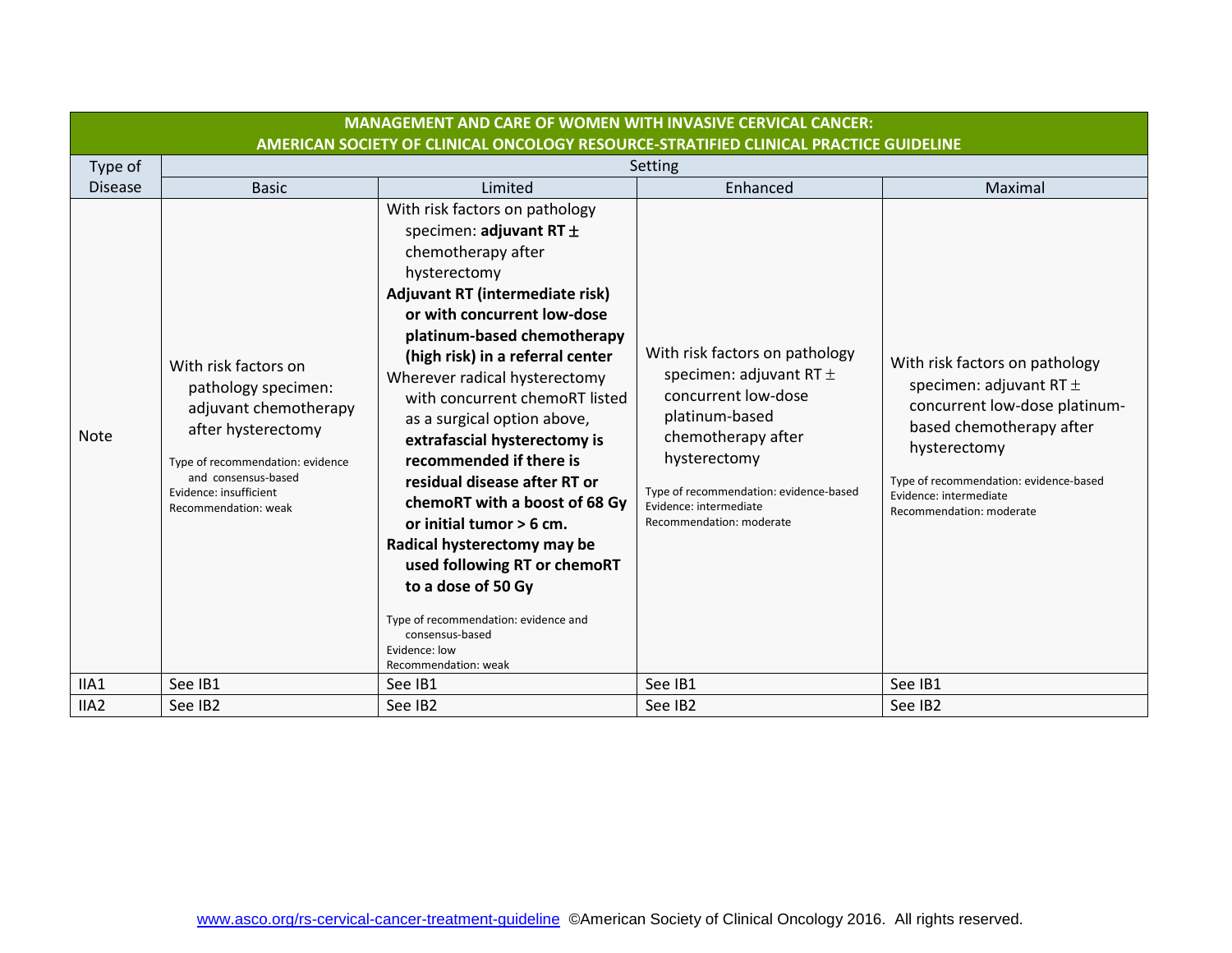| <b>MANAGEMENT AND CARE OF WOMEN WITH INVASIVE CERVICAL CANCER:</b><br>AMERICAN SOCIETY OF CLINICAL ONCOLOGY RESOURCE-STRATIFIED CLINICAL PRACTICE GUIDELINE |                                                                                                                                                                                                                                                                                                                                                                                                                                                                                                   |                                                                                                                                                                                                                                                                                                                                                                                                                                                                                                                                                                                |                                                                                                                                                                                                                                                                      |                                                                                                                                                                                                                                                                  |
|-------------------------------------------------------------------------------------------------------------------------------------------------------------|---------------------------------------------------------------------------------------------------------------------------------------------------------------------------------------------------------------------------------------------------------------------------------------------------------------------------------------------------------------------------------------------------------------------------------------------------------------------------------------------------|--------------------------------------------------------------------------------------------------------------------------------------------------------------------------------------------------------------------------------------------------------------------------------------------------------------------------------------------------------------------------------------------------------------------------------------------------------------------------------------------------------------------------------------------------------------------------------|----------------------------------------------------------------------------------------------------------------------------------------------------------------------------------------------------------------------------------------------------------------------|------------------------------------------------------------------------------------------------------------------------------------------------------------------------------------------------------------------------------------------------------------------|
| Type of                                                                                                                                                     |                                                                                                                                                                                                                                                                                                                                                                                                                                                                                                   |                                                                                                                                                                                                                                                                                                                                                                                                                                                                                                                                                                                | Setting                                                                                                                                                                                                                                                              |                                                                                                                                                                                                                                                                  |
| <b>Disease</b>                                                                                                                                              | <b>Basic</b>                                                                                                                                                                                                                                                                                                                                                                                                                                                                                      | Limited                                                                                                                                                                                                                                                                                                                                                                                                                                                                                                                                                                        | Enhanced                                                                                                                                                                                                                                                             | Maximal                                                                                                                                                                                                                                                          |
| IIB and<br><b>IIIA</b>                                                                                                                                      | NACT followed by<br>extrafascial hysterectomy<br>(modification as deemed<br>necessary)<br>Type of recommendation: consensus-<br>based<br>Evidence: insufficient<br>Recommendation: weak<br>Extrafascial hysterectomy<br>when chemotherapy is<br>not consistently available<br>Type of recommendation: consensus-<br>based<br>Evidence: insufficient<br>Recommendation: weak<br>Palliative care<br>Type of recommendation: consensus-<br>based<br>Evidence: intermediate<br>Recommendation: strong | ChemoRT or RT <sup>6</sup> followed by<br>extrafascial or modified<br>hysterectomy $\pm$ PLND <sup>7</sup> $\pm$ PANB<br>NACT followed by extrafascial or<br>modified hysterectomy $\pm$<br>$\mathsf{PLND}^7 \pm \mathsf{PANB}^6$<br>Type of recommendation: consensus-based<br>Evidence: low/intermediate<br>Recommendation: weak/moderate<br><b>Extrafascial or modified</b><br>hysterectomy plus pelvic LND ±<br>para-aortic LN sampling <sup>4</sup> plus<br>adjuvant therapy<br>Type of recommendation: consensus-based<br>Evidence: insufficient<br>Recommendation: weak | Pelvic RT plus concurrent low-<br>dose platinum-based<br>chemotherapy plus<br>brachytherapy<br>Adjuvant hysterectomy is an<br>option only if residual<br>disease after chemoRT<br>Type of recommendation: evidence-based<br>Evidence: high<br>Recommendation: strong | Pelvic RT plus concurrent low-dose<br>platinum-based chemotherapy<br>plus brachytherapy<br>Adjuvant hysterectomy is an option<br>only if residual disease after<br>chemoRT<br>Type of recommendation: evidence-based<br>Evidence: high<br>Recommendation: strong |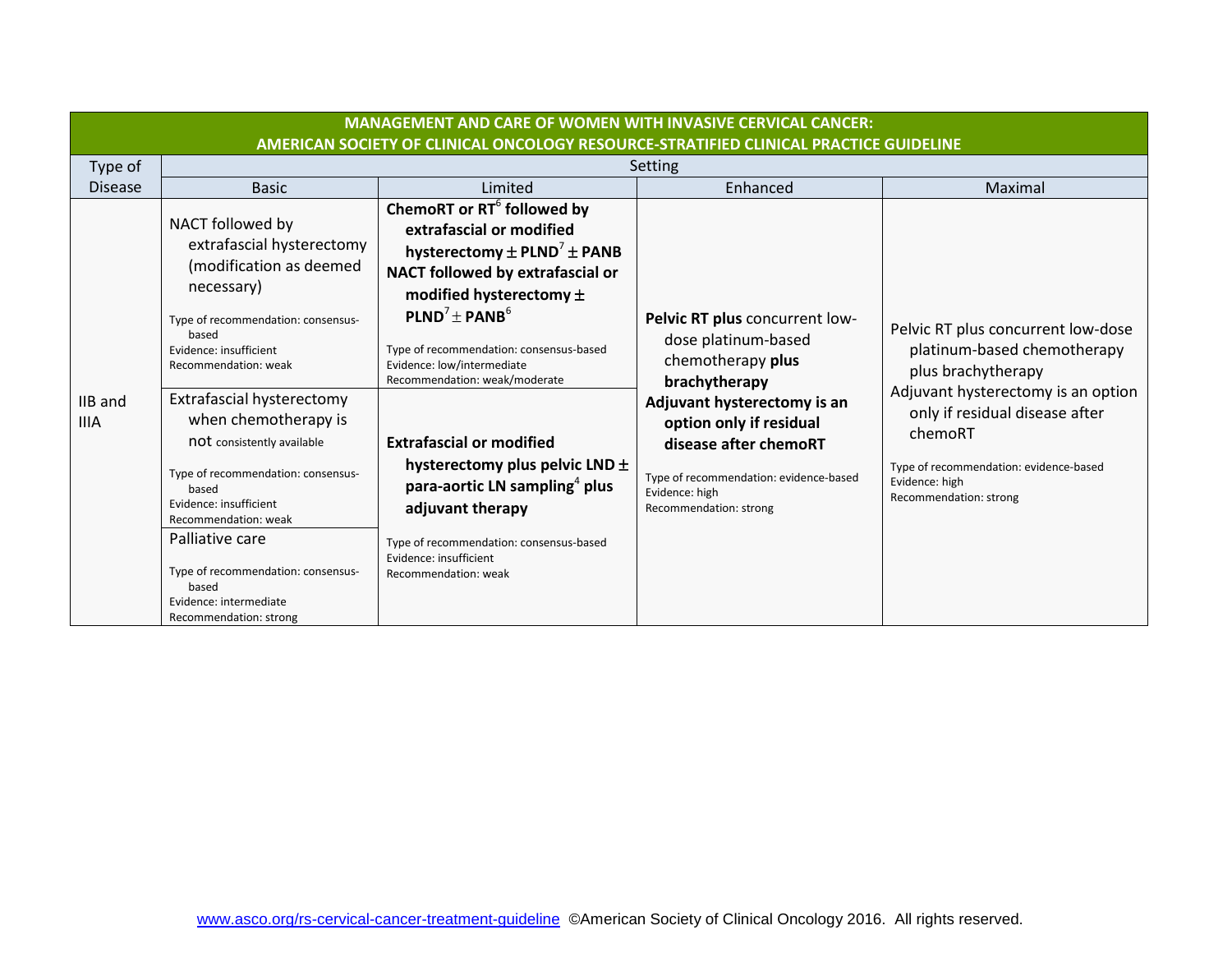|                | <b>MANAGEMENT AND CARE OF WOMEN WITH INVASIVE CERVICAL CANCER:</b>                                                                             |                                                                                                                                                                                                                                                                                                                                                                               |                                                                                                                                                                                                                                                 |                                                                                                                                                                                                                                                                                                                                                                    |  |  |
|----------------|------------------------------------------------------------------------------------------------------------------------------------------------|-------------------------------------------------------------------------------------------------------------------------------------------------------------------------------------------------------------------------------------------------------------------------------------------------------------------------------------------------------------------------------|-------------------------------------------------------------------------------------------------------------------------------------------------------------------------------------------------------------------------------------------------|--------------------------------------------------------------------------------------------------------------------------------------------------------------------------------------------------------------------------------------------------------------------------------------------------------------------------------------------------------------------|--|--|
|                | AMERICAN SOCIETY OF CLINICAL ONCOLOGY RESOURCE-STRATIFIED CLINICAL PRACTICE GUIDELINE                                                          |                                                                                                                                                                                                                                                                                                                                                                               |                                                                                                                                                                                                                                                 |                                                                                                                                                                                                                                                                                                                                                                    |  |  |
| Type of        |                                                                                                                                                |                                                                                                                                                                                                                                                                                                                                                                               | Setting                                                                                                                                                                                                                                         |                                                                                                                                                                                                                                                                                                                                                                    |  |  |
| <b>Disease</b> | <b>Basic</b>                                                                                                                                   | Limited                                                                                                                                                                                                                                                                                                                                                                       | Enhanced                                                                                                                                                                                                                                        | Maximal                                                                                                                                                                                                                                                                                                                                                            |  |  |
| IIIB to IVA    | Palliative care<br>Type of recommendation: evidence-<br>based<br>Evidence: intermediate<br>Recommendation: strong                              | ChemoRT or RT <sup>6</sup> followed by<br>extrafascial or radical<br>hysterectomy (see Note) $\pm$<br>PLND <sup>7</sup> ± PANB<br><b>NACT</b> (followed by radical<br>hysterectomy plus PLND <sup>7</sup> $\pm$<br>PANB may be an option]<br>and/or palliative care<br>Type of recommendation: consensus-based<br>Evidence: low/intermediate<br>Recommendation: weak/moderate | Pelvic RT plus brachytherapy<br>plus concurrent low-dose<br>platinum-based<br>chemotherapy (in some cases<br>extended-field RT)<br>AND/OR palliative care<br>Type of recommendation: evidence-based<br>Evidence: high<br>Recommendation: strong | Pelvic RT plus brachytherapy plus<br>concurrent low-dose platinum-<br>based chemotherapy (in some<br>cases extended-field RT)<br>AND/OR palliative care (Options<br>before palliative care alone<br>include: RT boost, salvage<br>surgery, or chemotherapy)<br>Type of recommendation: evidence and<br>consensus-based<br>Evidence: high<br>Recommendation: strong |  |  |
|                | NACT followed by<br>extrafascial hysterectomy<br>Type of recommendation: consensus-<br>based<br>Evidence: insufficient<br>Recommendation: weak | RT ± concurrent low-dose<br>platinum-based chemotherapy<br>(may offer systemic adjuvant<br>chemotherapy)<br>Type of recommendation: evidence-based<br>Evidence: intermediate<br>Recommendation: moderate                                                                                                                                                                      | $RT +$ brachytherapy $\pm$<br>concurrent low-dose<br>platinum-based<br>chemotherapy (may offer<br>systemic adjuvant<br>chemotherapy)<br>Type of recommendation: evidence-based<br>Evidence: intermediate<br>Recommendation: weak                | $RT + brachy$ therapy ± concurrent<br>low-dose platinum-based<br>chemotherapy (may offer<br>systemic adjuvant<br>chemotherapy)<br>Type of recommendation: evidence-based<br>Evidence: intermediate<br>Recommendation: weak                                                                                                                                         |  |  |
| <b>Note</b>    |                                                                                                                                                | Wherever radical hysterectomy<br>with concurrent chemoRT listed<br>as a surgical option above,<br>extrafascial hysterectomy is<br>preferred if there is residual<br>disease or initial tumor > 6 cm<br>Type of recommendation: consensus-based<br>Evidence: intermediate<br>Recommendation: weak                                                                              |                                                                                                                                                                                                                                                 |                                                                                                                                                                                                                                                                                                                                                                    |  |  |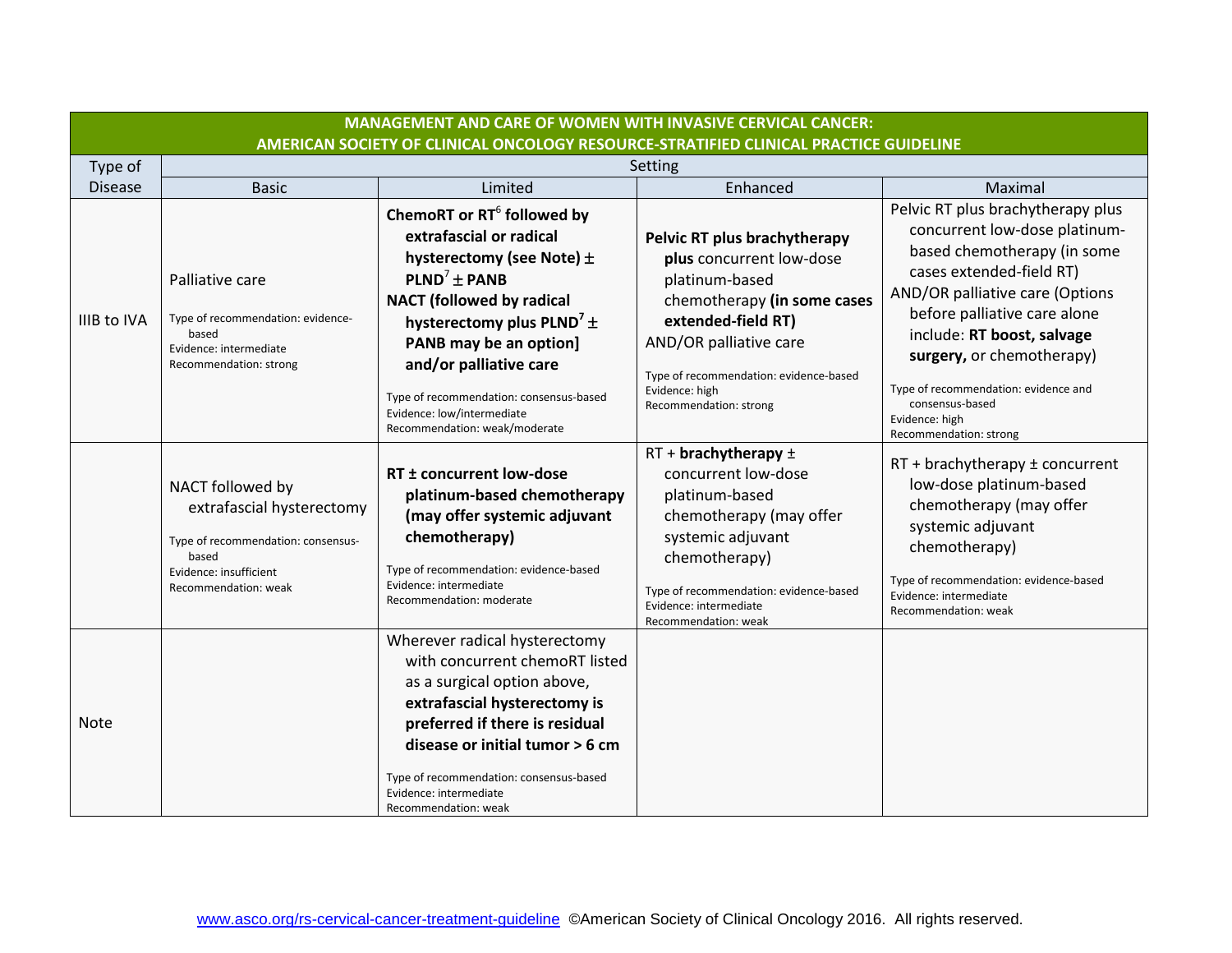|                | <b>MANAGEMENT AND CARE OF WOMEN WITH INVASIVE CERVICAL CANCER:</b>                                                                                                                                                          |                                                                                                                                                                                                    |                                                                                                                                                                                                                                                                                                                                                                |                                                                                                                                                                                                                                                                                                                                          |
|----------------|-----------------------------------------------------------------------------------------------------------------------------------------------------------------------------------------------------------------------------|----------------------------------------------------------------------------------------------------------------------------------------------------------------------------------------------------|----------------------------------------------------------------------------------------------------------------------------------------------------------------------------------------------------------------------------------------------------------------------------------------------------------------------------------------------------------------|------------------------------------------------------------------------------------------------------------------------------------------------------------------------------------------------------------------------------------------------------------------------------------------------------------------------------------------|
|                |                                                                                                                                                                                                                             | AMERICAN SOCIETY OF CLINICAL ONCOLOGY RESOURCE-STRATIFIED CLINICAL PRACTICE GUIDELINE                                                                                                              |                                                                                                                                                                                                                                                                                                                                                                |                                                                                                                                                                                                                                                                                                                                          |
| Type of        |                                                                                                                                                                                                                             |                                                                                                                                                                                                    | Setting                                                                                                                                                                                                                                                                                                                                                        |                                                                                                                                                                                                                                                                                                                                          |
| <b>Disease</b> | <b>Basic</b>                                                                                                                                                                                                                | Limited                                                                                                                                                                                            | Enhanced                                                                                                                                                                                                                                                                                                                                                       | Maximal                                                                                                                                                                                                                                                                                                                                  |
| <b>IVB</b>     | Palliative care and<br>chemotherapy (if<br>available)<br>Type of recommendation: evidence-<br>based<br>Evidence: high<br>Recommendation: strong                                                                             | Palliative care and/or<br>chemotherapy ± individualized<br>RT (palliative care may include<br>palliative RT)<br>Type of recommendation: evidence-based<br>Evidence: high<br>Recommendation: strong | Chemotherapy ± individualized<br>RT AND/OR palliative care<br>Type of recommendation: evidence-based<br>Evidence: high<br>Recommendation: strong                                                                                                                                                                                                               | Chemotherapy $\pm$ bevacizumab $\pm$<br>individualized RT AND/OR<br>palliative care<br>Type of recommendation: evidence-based<br>Evidence: high<br>Recommendation: strong                                                                                                                                                                |
| Recurrent      | Palliative care<br>Type of recommendation: evidence-<br>based<br>Evidence: high<br>Recommendation: strong                                                                                                                   | Depending on previous RT and<br>either "no prior RT or failure<br>outside of previously treated<br>field"* $(CERV-11)$ then may offer<br>tumor-directed RT plus<br>platinum-based chemotherapy     | Depending on previous RT and<br>central v noncentral disease:<br><b>Central disease: chemoRT or RT</b><br>± brachytherapy if no prior<br><b>RT</b><br>If central and prior RT:<br>exenteration<br>Noncentral: chemotherapy,<br>tumor-directed RT, and<br>palliative care<br>Type of recommendation: evidence-based<br>Evidence: high<br>Recommendation: strong | Depending on previous RT and<br>central v noncentral disease:<br>Central disease: chemoRT or RT ±<br>brachytherapy if no prior RT<br>If central and prior RT: exenteration<br>Noncentral: chemotherapy, tumor-<br>directed RT, and palliative care<br>Type of recommendation: evidence-based<br>Evidence: high<br>Recommendation: strong |
|                | AND/OR central disease:<br>chemotherapy<br>Type of recommendation: consensus-<br>based<br>Evidence: insufficient<br>Recommendation: weak<br>NOTE. this is best managed<br>with exenteration (type<br>of surgery that is not | Type of recommendation: evidence-based<br>Evidence: high<br>Recommendation: strong                                                                                                                 | Prior RT plus central disease:<br>pelvic exenteration OR<br>radical hysterectomy OR<br>brachytherapy (latter two "in<br>carefully selected patients<br>with small $(2 \text{ cm})$<br>lesions"** $(CERV-11)$<br>Type of recommendation: evidence-based<br>Evidence: high<br>Recommendation: strong                                                             | Prior RT plus central disease: pelvic<br>exenteration ± intraoperative RT<br>OR radical hysterectomy OR<br>brachytherapy (latter two "in<br>carefully selected patients with<br>small (< 2 cm) lesions" ** <sup>(CERV-11)</sup><br>Type of recommendation: evidence-based<br>Evidence: high<br>Recommendation: strong                    |